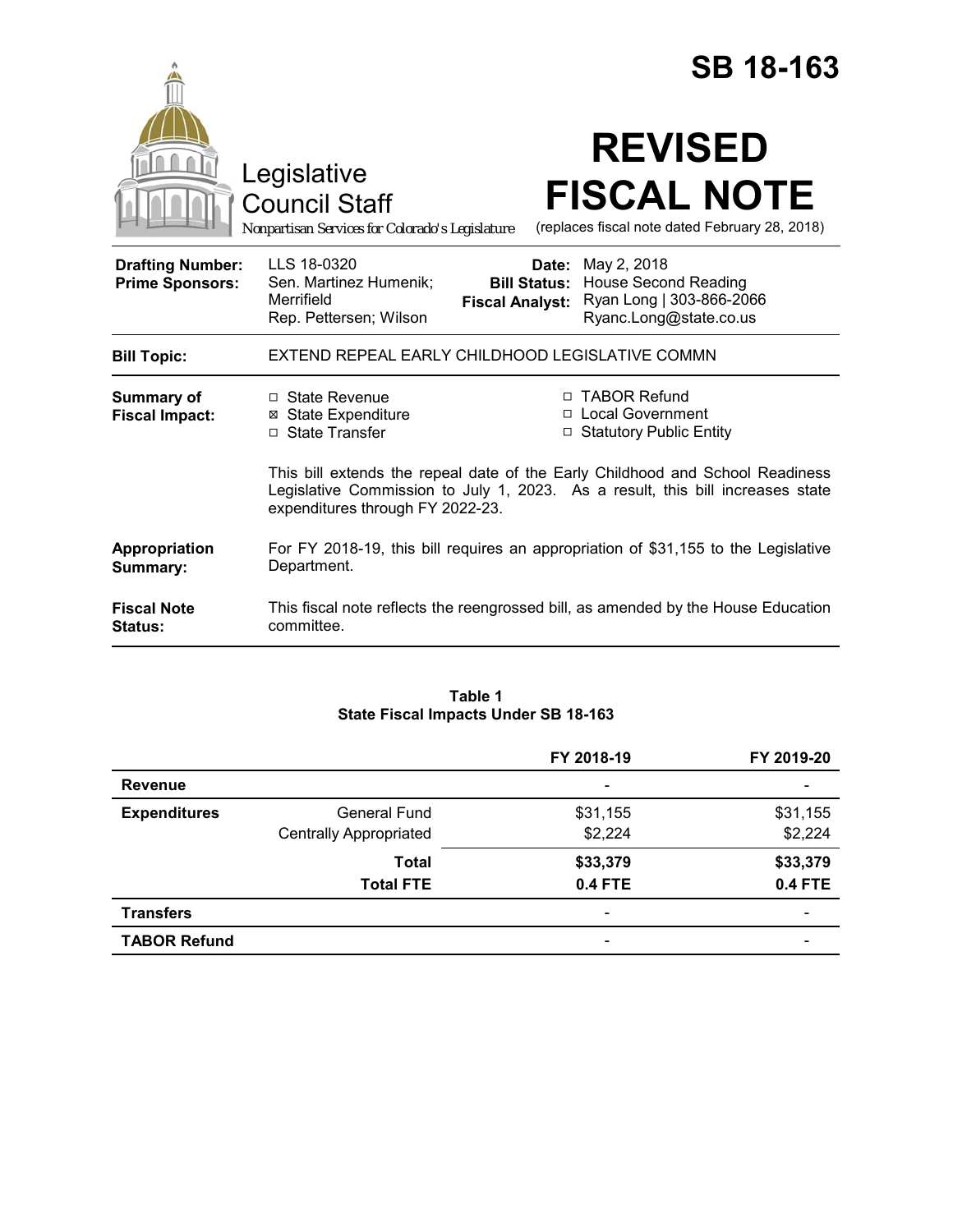May 2, 2018

### **Summary of Legislation**

Under current law, the Early Childhood and School Readiness Commission (commission) is scheduled to repeal July 1, 2018. The bill extends the repeal date of the commission to July 1, 2023, and specifies that it will be staffed by Legislative Council Staff.

#### **Background**

The commission currently meets at least four times per year to study issues concerning early childhood and school readiness. The topics the commission studies include healthcare, mental health, parental involvement, family support, child care, and early learning. Under current practice, staff from the Early Childhood Leadership Commission in the Department of Human Services (DHS) volunteered to provide administrative support to the commission in FY 2016-17 and FY 2017-18; however, beginning in FY 2018-19, DHS will no longer contribute this in-kind support.

#### **State Expenditures**

For FY 2018-19 through FY 2022-23, the bill increases state expenditures by \$33,379 and 0.4 FTE for legislator per diem, travel costs, and legislative staff expenses. These costs are outlined in Table 2 and described below.

|                                |                   | FY 2018-19 | FY 2019-20 |
|--------------------------------|-------------------|------------|------------|
| <b>Legislative Department</b>  |                   |            |            |
| <b>Personal Services</b>       |                   | \$25.911   | \$25,911   |
| Legislative Per Diem           |                   | \$2,652    | \$2,652    |
| <b>Legislator Travel Costs</b> |                   | \$2,592    | \$2,592    |
| Centrally Appropriated Costs*  |                   | \$2,224    | \$2,224    |
| FTE - Personal Services        |                   | $0.4$ FTE  | $0.4$ FTE  |
|                                | <b>Total Cost</b> | \$33,379   | \$33,379   |
|                                | <b>Total FTE</b>  | $0.4$ FTE  | 0.4 FTE    |

### **Table 2 Expenditures Under SB 18-163**

 *\* Centrally appropriated costs are not included in the bill's appropriation.*

**Legislative staff.** The bill increases personal services costs by \$25,911 and 0.4 FTE through FY 2022-23 in the Legislative Department to staff the commission. While the commission is authorized to accept in-kind donations in the form of administrative support from one or more nonprofit organizations, no source of in-kind support has been identified.

Legislator per diem and travel costs. Each of the commission's six legislators in attendance will receive per diem at a rate of \$110.50 for each of the four meetings required in statute. Legislators will also receive mileage reimbursement for the meetings at an average rate of \$108 per legislator.